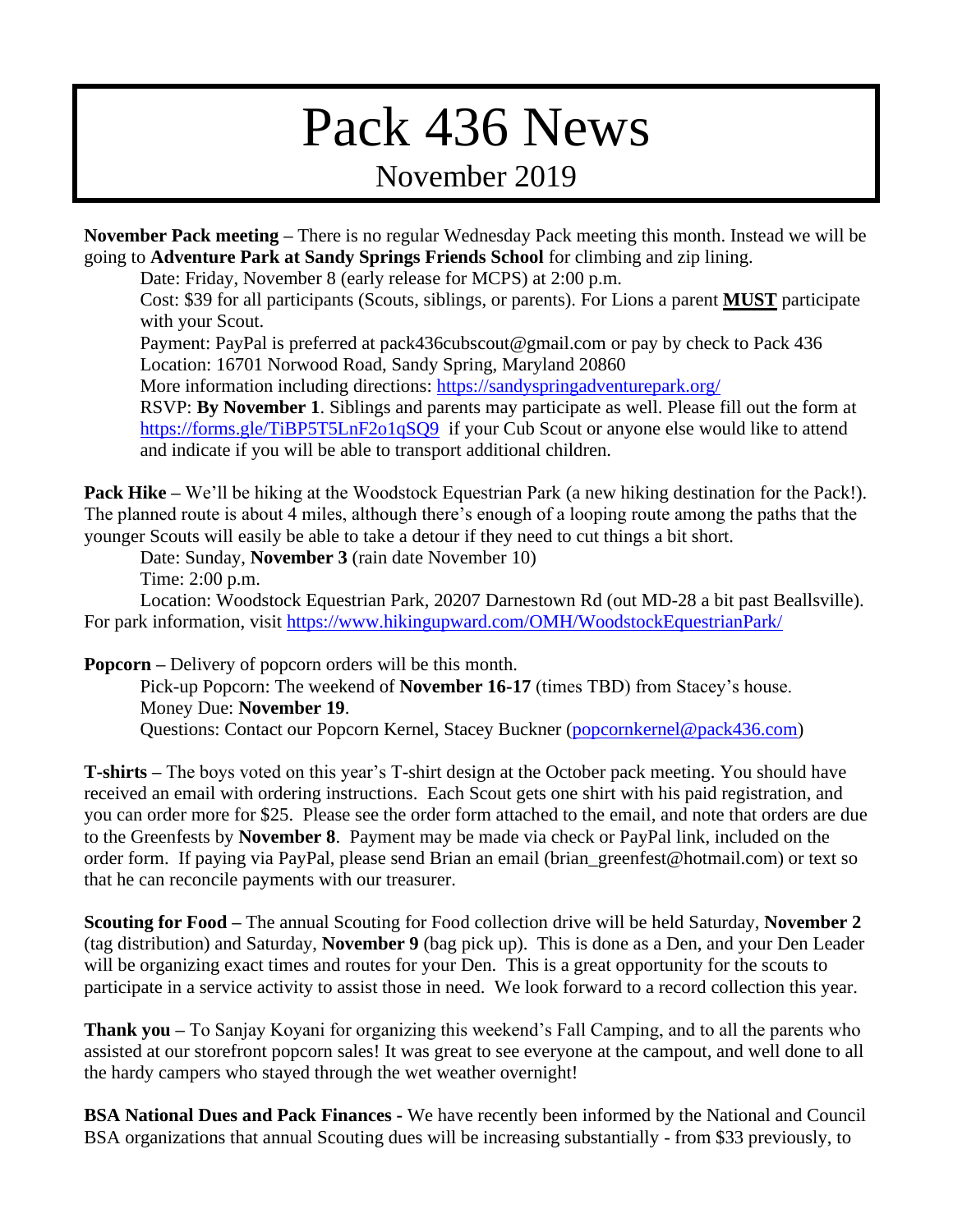\$60 - as a result of substantial additional costs faced by the BSA national organization, specifically including increased liability insurance premiums.

While this will result in a substantial additional unplanned cost for the Pack (around \$1400 given our current size), the Pack leadership has decided that we're not going to raise the dues that have already been announced. We're fortunate to be in generally good financial condition, and we will continue to carefully monitor our finances throughout the year, and we'll communicate with the parents in a timely manner if there should be any further concerns.

If you have any questions about this, feel free to reach out to Eric, Howie, or Rob Hellewell (our Treasurer).

**Parent Volunteer Signup** – Everything we do at the Pack is thanks to parents putting it together. We ask that every family contribute to this by volunteering. The sign-up is at [https://www.signupgenius.com/go/8050545A5A96-pack5.](https://www.signupgenius.com/go/8050545A5A96-pack5)

Some of the roles we're looking to fill include:

- Committee Chair: This will be Eric's last year with the Pack, so starting at the end of the year we'll need a new Committee Chair. There's a listing of the key activities involved at the end of the newsletter, and we're looking into potentially splitting some of the responsibilities into multiple roles, so if you see something you're interested in doing, please let Eric know. In addition, Howie would be able to take over as Committee Chair if there's someone who would be interested in becoming Cubmaster – contact Eric or Howie if you're interested in finding out more about that possibility, including becoming our Assistant Cubmaster to learn the ropes.
- Lego Pinewood Derby: Howie needs a couple of adults to help run the Lego pinewood derby held at our January Pack meeting – January 15.
- Pinewood Derby: We're looking for several parents to cover everything from the race itself to handling refreshments and the student volunteers who help us out. Morning of Saturday February 29.

**District Cuboree –** This isn't a Pack event, but if your Scout is interested, and you have time after Scouting for Food, the District's Cuboree Blastoff is being held Saturday November 2, 1-5 pm at the Boyds Presbyterian Church. There will be slingshots, BBs, archery, a climbing wall, and more. Sign-up and more information is at [https://scoutingevent.com/082-25496.](https://scoutingevent.com/082-25496)

**District Pow Wow –** The district will be holding an adult leader training event on Saturday November 16, 9-4:30 pm at Annandale High School. There's more information and a registration link at [https://scoutingevent.com/082-31310.](https://scoutingevent.com/082-31310) There's a cost of \$40 or \$60 (for registration after November 11) – if you're interested, please contact Eric and the Pack may be able to cover the fee.

## **Earn a STEM Nova Award at iFly**

iFly Montgomery is hosting an event on December 15 for Scouts interested in earning their Up and Away Nova Award. Through a collaboration with BSA, iFly offers Scouts a chance to earn a STEM Nova Award and experience firsthand how flying accelerates learning. Visit <https://www.iflyworld.com/programs/boy-scouts/>for more in depth information on the STEM program and partnership with the BSA. For more details or to register your Scout for the Dec 15 event, visit [https://www.eventbrite.com/e/bsa-nova-engineering-up-and-away-stem-education-event-tickets-](https://www.eventbrite.com/e/bsa-nova-engineering-up-and-away-stem-education-event-tickets-77179186023)[77179186023](https://www.eventbrite.com/e/bsa-nova-engineering-up-and-away-stem-education-event-tickets-77179186023)